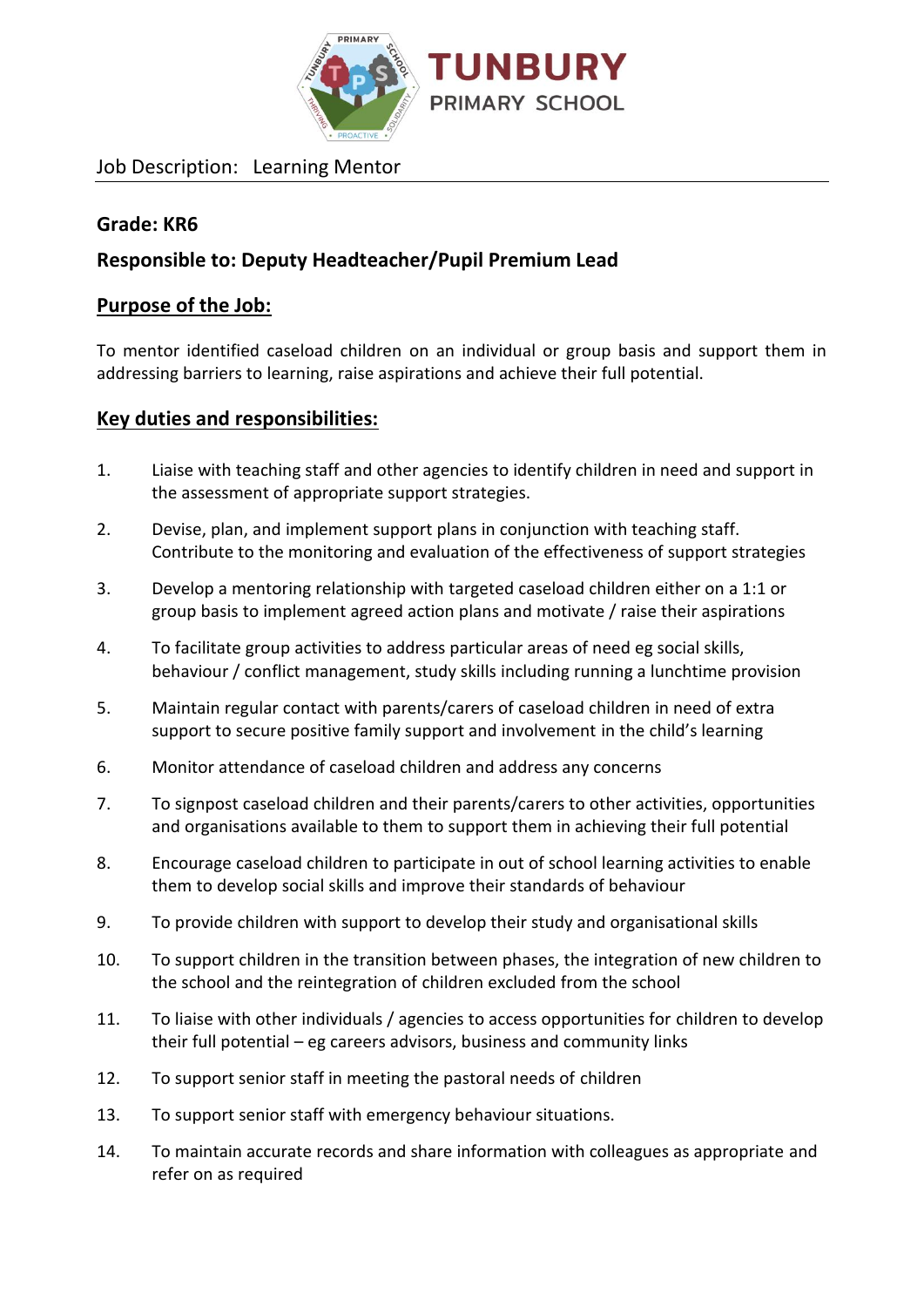

15. Comply with policies and procedures relating to child protection, health, safety and security, confidentiality and data protection, reporting all concerns to an appropriate person

*This job description is provided to assist the job holder to know what his/her main duties are. It may be amended from time to time without change to the level of responsibility appropriate to the grade of post.*